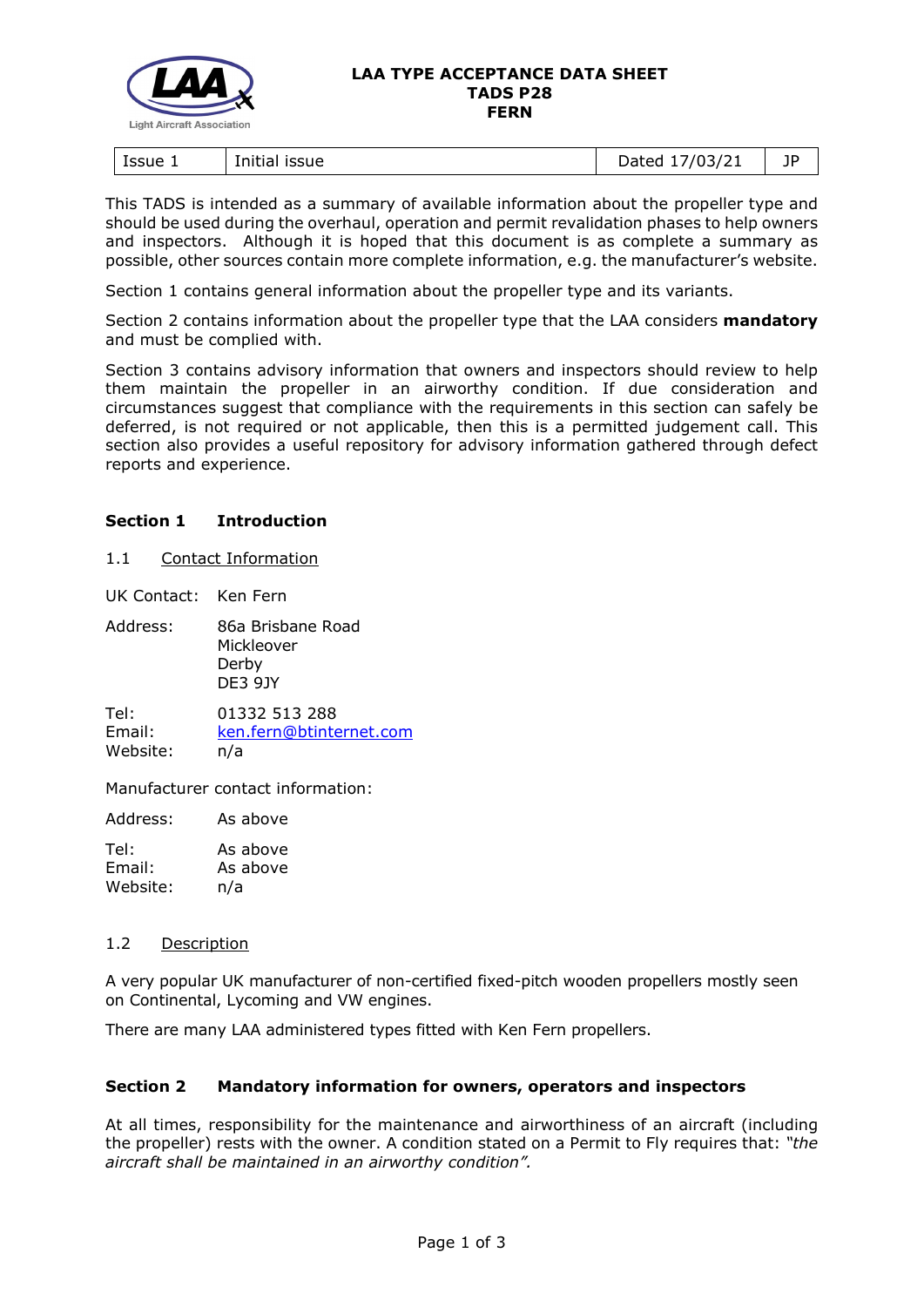

# 2.1 Lifed Items

No type-specific information, refer manufacturer's information wherever possible.

# 2.2 Operator's Manuals

Where possible, the manuals describing setup, operation and maintenance procedures for the propeller should be obtained from the manufacturer or importer and retained with the aircraft's records.

## 2.3 Maintenance Schedule

Standard maintenance procedures for fixed-pitch wooden propellers apply and also refer to specific manufacturer's information wherever possible.

Propellers fitted to LAA administered aircraft that are maintained either in accordance with the manufacturer's maintenance schedule, the CAA Light Aircraft Maintenance Schedule (LAMS) [CAP 411](http://www.caa.co.uk/CAP411) or the LAA Generic Maintenance Schedule, further details of which can be found in LAA Technical Leaflet [TL 2.19: The LAA Generic Maintenance Schedule.](http://www.lightaircraftassociation.co.uk/engineering/TechnicalLeaflets/Operating%20An%20Aircraft/TL%202.19%20The%20LAA%20Generic%20Maintenance%20Schedule.pdf) Note: The CAA and LAA produced maintenance schedules were originally written around the maintenance requirements of aircraft fitted with traditional aircraft engines and propellers.

Some aircraft may have mandated maintenance requirements and/or schedules which are stated on the aircraft's Operating Limitations document and these must be followed.

More information on maintenance schedules can be found in the [Aircraft Maintenance](http://www.lightaircraftassociation.co.uk/engineering/Maintenance/Aircraft_Maintenance.html) section of the LAA website.

## 2.4 Airworthiness Directives

Non-certified type so no type-specific applicable Airworthiness Directives.

#### 2.5 Mandatory Permit Directives

No type specific MPDs at this time.

Check CAA [CAP 661](http://www.caa.co.uk/cap661) which lists MPDs issued before 31 January 2012 and is no longer being updated.

The CAA now provides links to MPDs issued after 31 January 2012 on the [CAA MPD Listing](http://publicapps.caa.co.uk/modalapplication.aspx?appid=11&mode=list&type=sercat&id=55) page of their website.

The LAA website should be checked for MPDs that are non-type specific in LAA Technical Leaflet [TL 2.22: Non-Type Specific MPDs.](http://www.lightaircraftassociation.co.uk/engineering/TechnicalLeaflets/Operating%20An%20Aircraft/TL%202.22%20non-type%20specific%20MPDs.pdf)

## 2.6 CAA Mandatory Requirements for Airworthiness CAP747 and Civil Aircraft Airworthiness Information and Procedures (CAAIP) CAP562

No type specific requirements or information at this time.

CAA publications [CAP 747](http://www.caa.co.uk/CAP747) and [CAP 562](http://www.caa.co.uk/CAP562) contain information that may be relevant to LAA administered aircraft and should be checked for applicability.